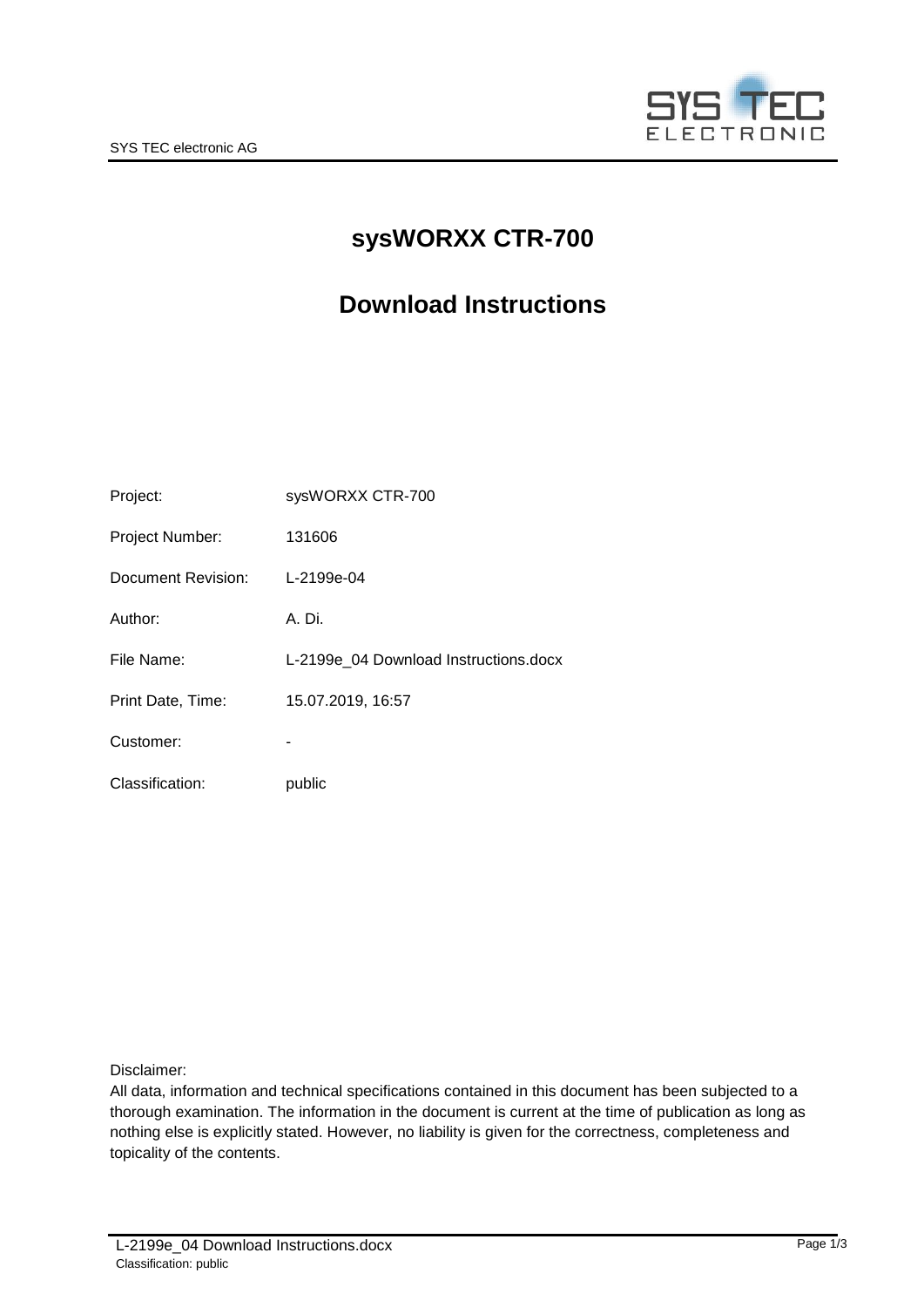

### **Revision History**

| <b>Version</b> | Date       | <b>Author</b> | <b>Changes</b>                                   |
|----------------|------------|---------------|--------------------------------------------------|
| 01             | 22.05.2018 | A. Di.        | Initial version                                  |
| 02             | 02.04.2019 | A. Di.        | Update SD card image to version 2.0.0            |
| 03             | 20.05.2019 | A. Di.        | Update Linux Dev System CTR-700 to version 2.0.0 |
| 04             | 10.07.2019 | A. Di.        | Update all to version 2.1.0                      |
|                |            |               |                                                  |